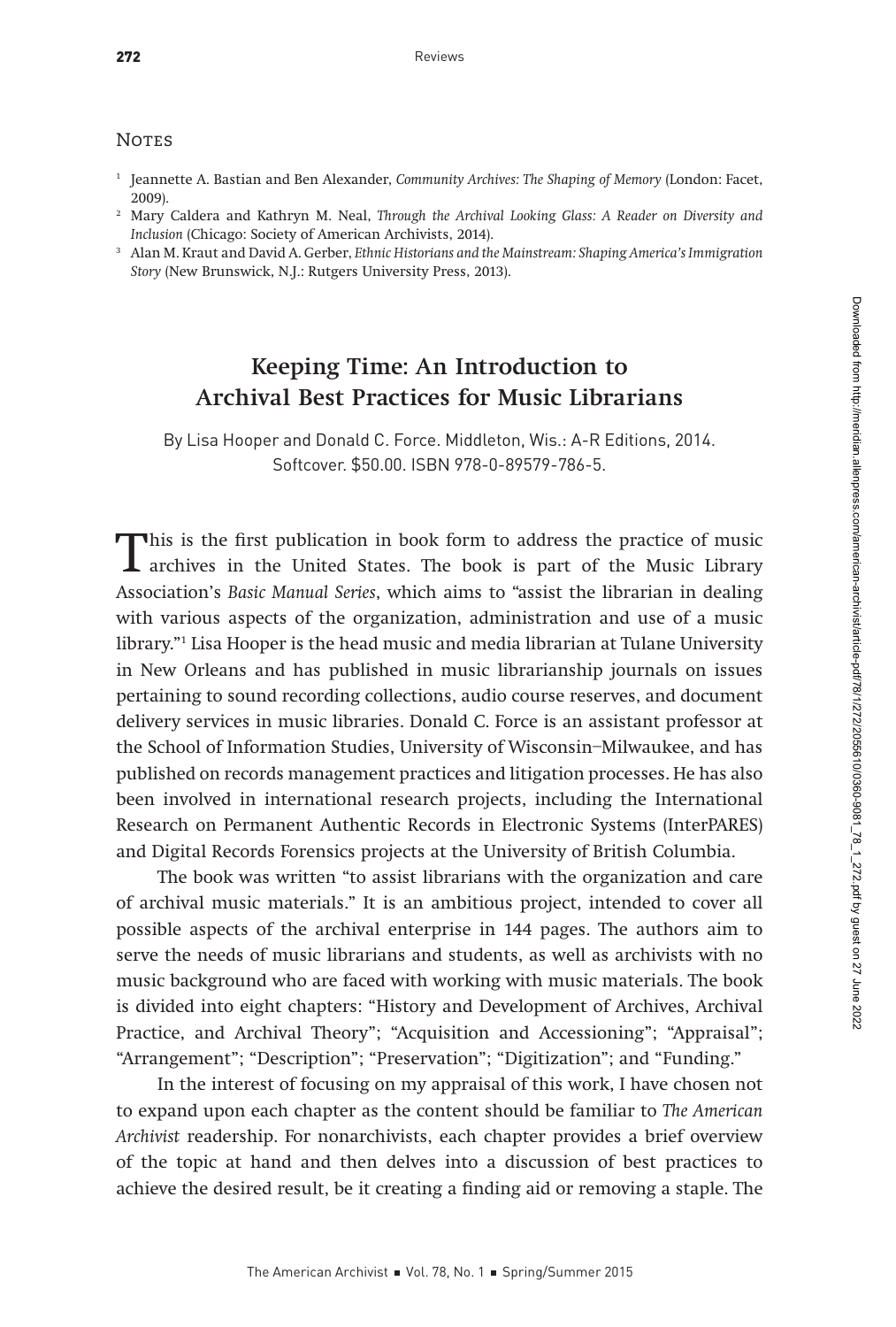organization of the information makes the chapters easy to navigate, and the authors give advice and list potential steps to take in the course of the work that needs to be done. The book is successful in describing the broad range of activities an archivist must perform to preserve and provide access to our cultural heritage, and the reader should be impressed by the broad range of work that every collection or record group requires, even if one chooses to apply minimal processing standards.

The book doesn't hold up well as an introductory work that seeks to equip music librarians facing imminent archival acquisitions with a solid overview of basic archival concepts. The authors pick and choose what concepts to expand on and deliberately leave out such crucial matters as the meaning and implication of enduring value when discussing archival appraisal, or the importance of maintaining original order as a vital component of archival arrangement. More specifically, the authors suggest, "[i]f there is an apparent order supplied by the creator, consider documenting this order as evidence of the creator's practices. Once this is accomplished, it is time to set about arranging the materials in a logical order, providing the greatest level of physical and intellectual access to the collection" (p. 26). Ignoring respect for original order when arranging and describing a collection is a questionable move, if one's purpose is to provide an introduction to the most essential tenets of archival practice. Moreover, the authors backpedal on their advice toward the end of their discussion on arrangement by advising that "even though two adjacent papers in an original folder may not seem to have anything in common, there may be an existing relationship that only a researcher with extensive subject knowledge will recognize. If the relationship between documents is broken through arrangement, a researcher may never be able to make the connection" (p. 31). In addition, the book could have shone a light on a truly unresolved matter in archival practice: the need for meaningful and coherent description of music materials. Instead, the authors recommend that readers put their inner music librarians aside and not arrange music scores and manuscripts by genre or thematic catalog number (p. 29).

Archival appraisal is brought forward as a separate chapter, where the authors take an overly detailed approach to determining a collection's value. The discussion centers on weeding materials at or before the arrangement and description stages, advising examination of items and identification of duplicates, photocopies, published materials, information that needs to be redacted or deaccessioned (i.e., Social Security numbers, student records, etc.), and preservation concerns. All of these are valid steps that need to be taken during the arrangement stages, but it is also important to inform readers of the impact of archival appraisal on the historical record. The chapter needs at least a brief introduction to the concept of enduring value and the importance of recognizing